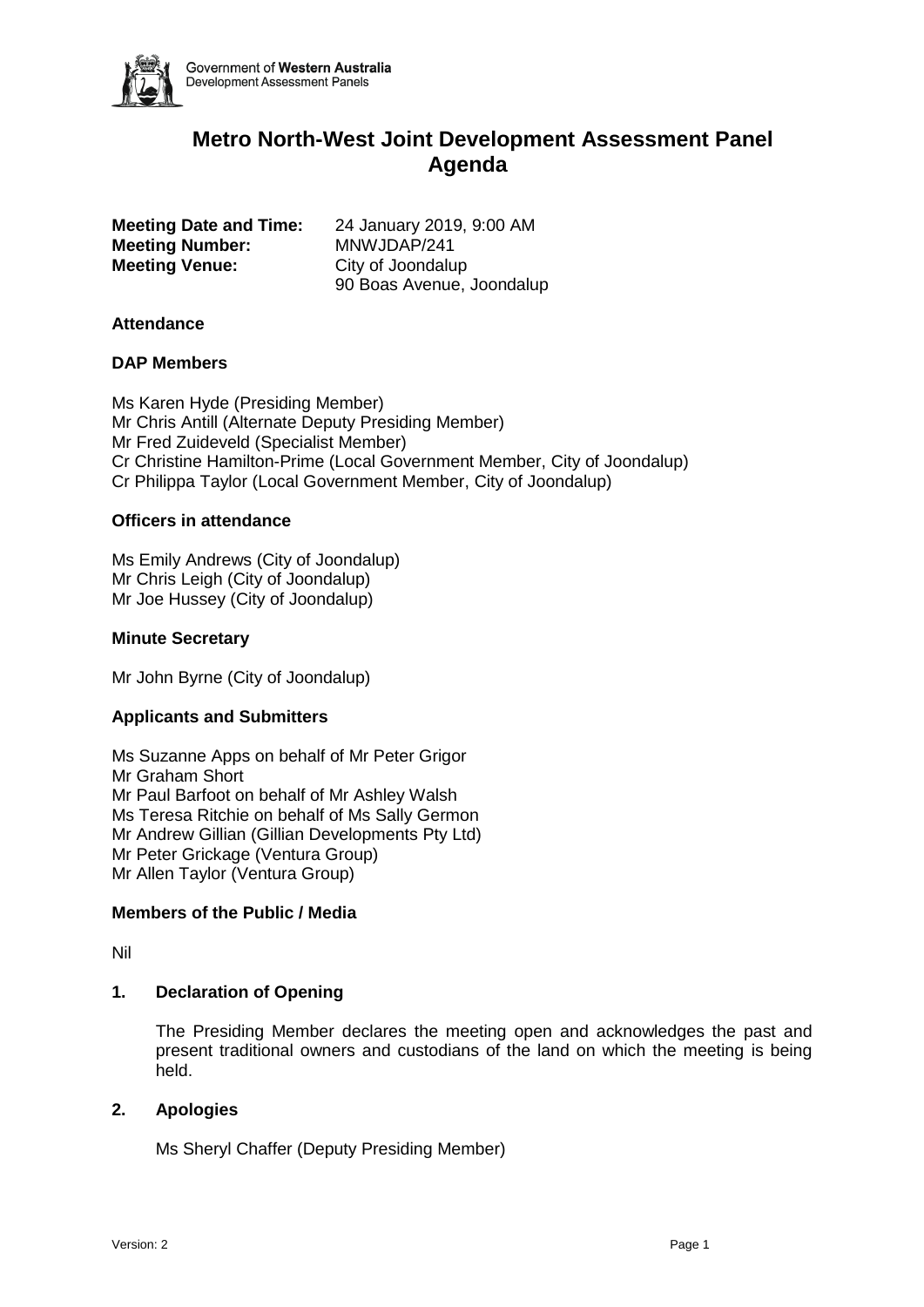

# **3. Members on Leave of Absence**

Panel member, Ms Sheryl Chaffer, Deputy Presiding Member has been granted leave of absence by the Director General for the period of 17 January 2019 to 01 February 2019 inclusive.

# **4. Noting of Minutes**

Signed minutes of previous meetings are available on the [DAP website.](https://www.dplh.wa.gov.au/about/development-assessment-panels/daps-agendas-and-minutes)

## **5. Declarations of Due Consideration**

Any member who is not familiar with the substance of any report or other information provided for consideration at the DAP meeting must declare that fact before the meeting considers the matter.

#### **6. Disclosure of Interests**

Nil

## **7. Deputations and Presentations**

- 7.1 Ms Suzanne Apps on behalf of Mr Peter Grigor presenting against the application at Item 8.1. The presentation will address the effects on the adjoining neighbours, bulk and scale and the cost of the development.
- 7.2 Mr Graham Short presenting against the application at Item 8.1. The presentation will address the consultation process, parking, traffic and safety concerns.
- 7.3 Mr Paul Barfoot on behalf of Mr Ashley Walsh presenting against the application at Item 8.1. The presentation will address the Local Planning Scheme No.3, Waste Management, Parking, Noise and the size of the development.
- 7.4 Ms Teresa Ritchie on behalf of Ms Sally Germon presenting against the application at Item 8.1. The presentation will address the bulk & scale, parking & safety and design of the development.
- 7.5 Mr Peter Grickage (Ventura Group) presenting in support of the application at Item 8.1. The presentation will address Reduction in hard surface and amendments to Waste Management Plan

The City of Joondalup may be provided with the opportunity to respond to questions of the panel, as invited by the Presiding Member.